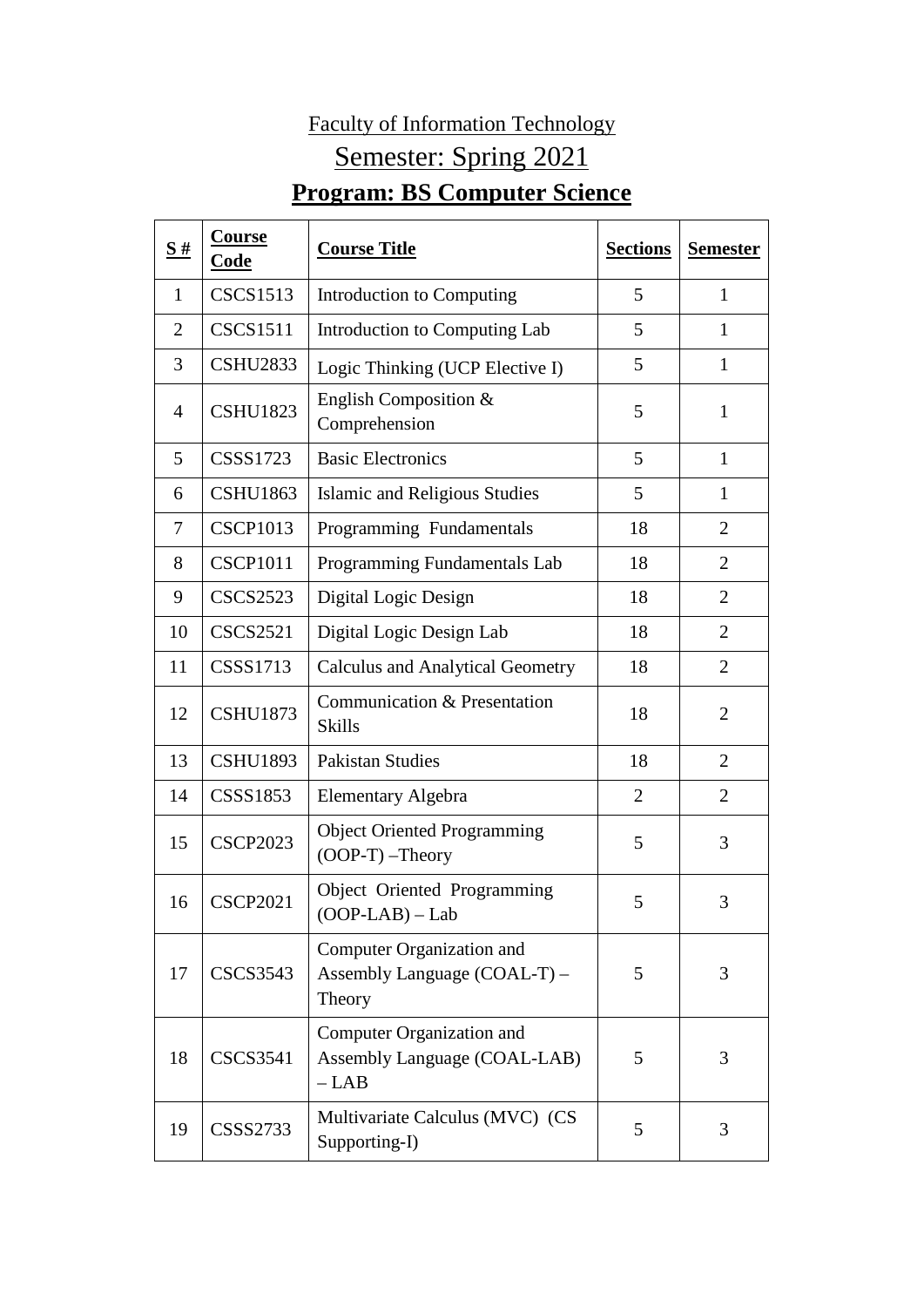| 20 | <b>CSAL1213</b> | Discrete Structure (DS)                                         | 5              | 3              |
|----|-----------------|-----------------------------------------------------------------|----------------|----------------|
|    | following:      | Uni-Elective, select any 1 course from the                      |                |                |
| 21 | <b>CSMG1923</b> | Financial Accounting (FA) (D)                                   | $\mathbf{1}$   | 3              |
| 22 | <b>CSHU1843</b> | Introduction to Psychology (PSY)<br>(A, B, C)                   | 3              | 3              |
| 23 | <b>CSMG1933</b> | Introduction to Business (ITOB)<br>(E)                          | $\mathbf{1}$   | 3              |
| 24 | <b>CSCP2033</b> | Data Structure & Algorithms (DSA-<br>$T$ – Theory               | 10             | $\overline{4}$ |
| 25 | <b>CSCP2031</b> | Data Structure & Algorithms<br>$(DSLAB) - Lab$                  | 10             | $\overline{4}$ |
| 26 | <b>CSDB2313</b> | <b>Introduction to Database Systems</b><br>$(DB-T)$ – Theory    | 10             | $\overline{4}$ |
| 27 | <b>CSDB2311</b> | <b>Introduction to Database Systems</b><br>$(DB-LAB) - Lab$     | 10             | $\overline{4}$ |
| 28 | <b>CSSS2743</b> | Probability and Statistics (PROB)                               | 10             | $\overline{4}$ |
| 29 | <b>CSSS2753</b> | Linear Algebra (LA)                                             | 10             | $\overline{4}$ |
|    | following:      | <b>CS-Elective Select any 1 course from the</b>                 |                |                |
| 30 | <b>CSST3633</b> | Game Development (GD) (I, J)                                    | $\overline{2}$ | 4              |
| 31 | <b>CSST3663</b> | Microcontroller Programming and<br>Interfacing $(MPI) - (H, I)$ | $\overline{2}$ | $\overline{4}$ |
| 32 | <b>CSAL4323</b> | 3D Computer Graphics (3DCG) (A,<br>B, C)                        | 3              | $\overline{4}$ |
| 33 | <b>CSDS4423</b> | Programming for Big Data (PBD)<br>(F, G, H)                     | 3              | $\overline{4}$ |
| 34 | <b>CSCS3553</b> | Operating Systems $(OS-T)$ –<br>Theory                          | $\overline{4}$ | 5              |
| 35 | <b>CSCS3551</b> | Operating Systems (OS-Lab) - Lab                                | 4              | 5              |
| 36 | <b>CSSE3113</b> | Software Engineering - I (ISD)                                  | $\overline{4}$ | 5              |
| 37 | <b>CSAL3233</b> | Design and Analysis of Algorithm<br>(AA)                        | $\overline{4}$ | 5              |
| 38 | CSSS2763        | Differential Equation (DE) (CS<br>Supporting-II)                | 4              | 5              |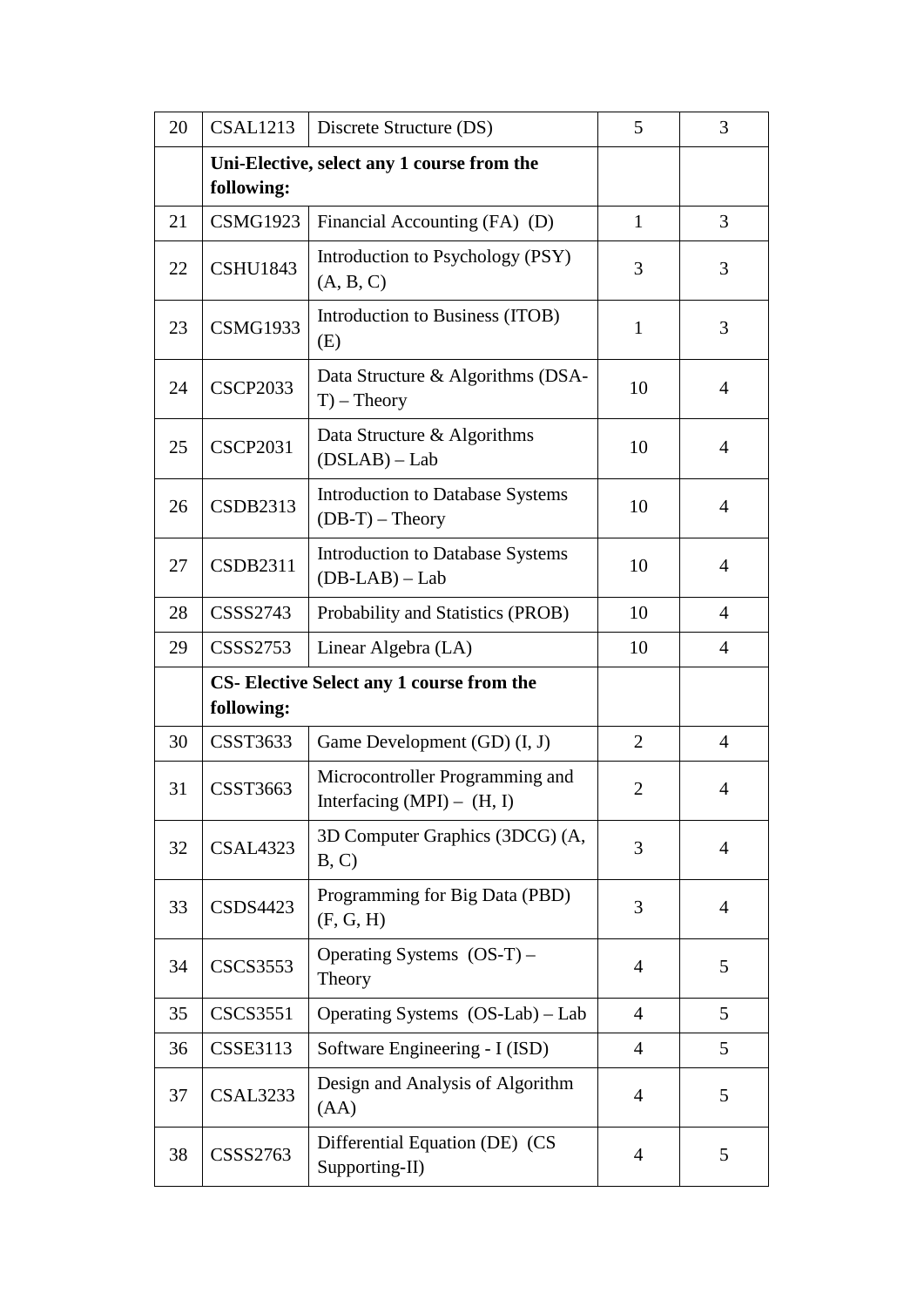|    | following:                               | CS-Elective Select any 1 course from the                                       |                |        |
|----|------------------------------------------|--------------------------------------------------------------------------------|----------------|--------|
| 39 | <b>CSSE3143</b>                          | <b>Web Application Development</b><br>$(WAD)$ $(A, B)$                         | 2              | 5      |
| 40 | <b>CSCP3063</b>                          | <b>Mobile Application Development</b><br>$(MAD)$ $(C, D)$                      | $\overline{2}$ | 5      |
| 41 | <b>CSAL3243</b>                          | Artificial Intelligence (AI-T)                                                 | 6              | 6      |
| 42 | <b>CSAL3241</b>                          | Artificial Intelligence (AI-Lab)                                               | 6              | 6      |
| 43 | <b>CSNC2413</b>                          | <b>Computer Communications and</b><br>Networks (CCN-T)                         | 6              | 6      |
| 44 | <b>CSNC2411</b>                          | <b>Computer Communications and</b><br>Networks (CCN-Lab)                       | 6              | 6      |
| 45 | CSAL3253                                 | Theory of Automata (TOA)                                                       | 6              | 6      |
| 46 | <b>CSHU2813</b>                          | <b>Technical and Business Writing</b><br>$(ENG-3)$                             | 6              | 6      |
|    | CS-Elective Select any 1 course from the |                                                                                |                |        |
|    | following:                               |                                                                                |                |        |
| 47 | <b>CSAL3213</b>                          | <b>Advanced 3D Modeling for Games</b><br>$(ADMG)$ $(A)$                        | $\mathbf{1}$   | 6      |
| 48 | <b>CSAC3613</b>                          | <b>Computational Geometry for</b><br>Designing and Animation (CGDA)<br>$-$ (C) | $\mathbf{1}$   | 6      |
| 49 | <b>CSDB3363</b>                          | Data Analysis Techniques (DAT),<br>(B)                                         | 1              | 6      |
| 50 | <b>CSAL3203</b>                          | <b>Introduction to Image Processing</b><br>$(IIIP)$ CSAL3203 (D, E, F)         | 3              | 6      |
| 51 | <b>CSNC2413</b>                          | <b>Computer Communications and</b><br>Networks (CCN-T)                         | $\overline{4}$ | 7      |
| 52 | <b>CSNC2411</b>                          | <b>Computer Communications and</b><br>Networks (CCN-Lab)                       | $\overline{4}$ | 7      |
| 53 | <b>CSCS4573</b>                          | Compiler Construction (CC)                                                     | $\overline{4}$ | 7      |
| 54 | <b>CSSE4153</b>                          | Human Computer Interaction (HCI)                                               | $\overline{4}$ | 7      |
| 55 | <b>CSSE4173</b>                          | Final Year Project 1 (FYP-I)                                                   | $\overline{4}$ | $\tau$ |
|    | following:                               | Uni-Elective Select any 1 course from the                                      |                |        |